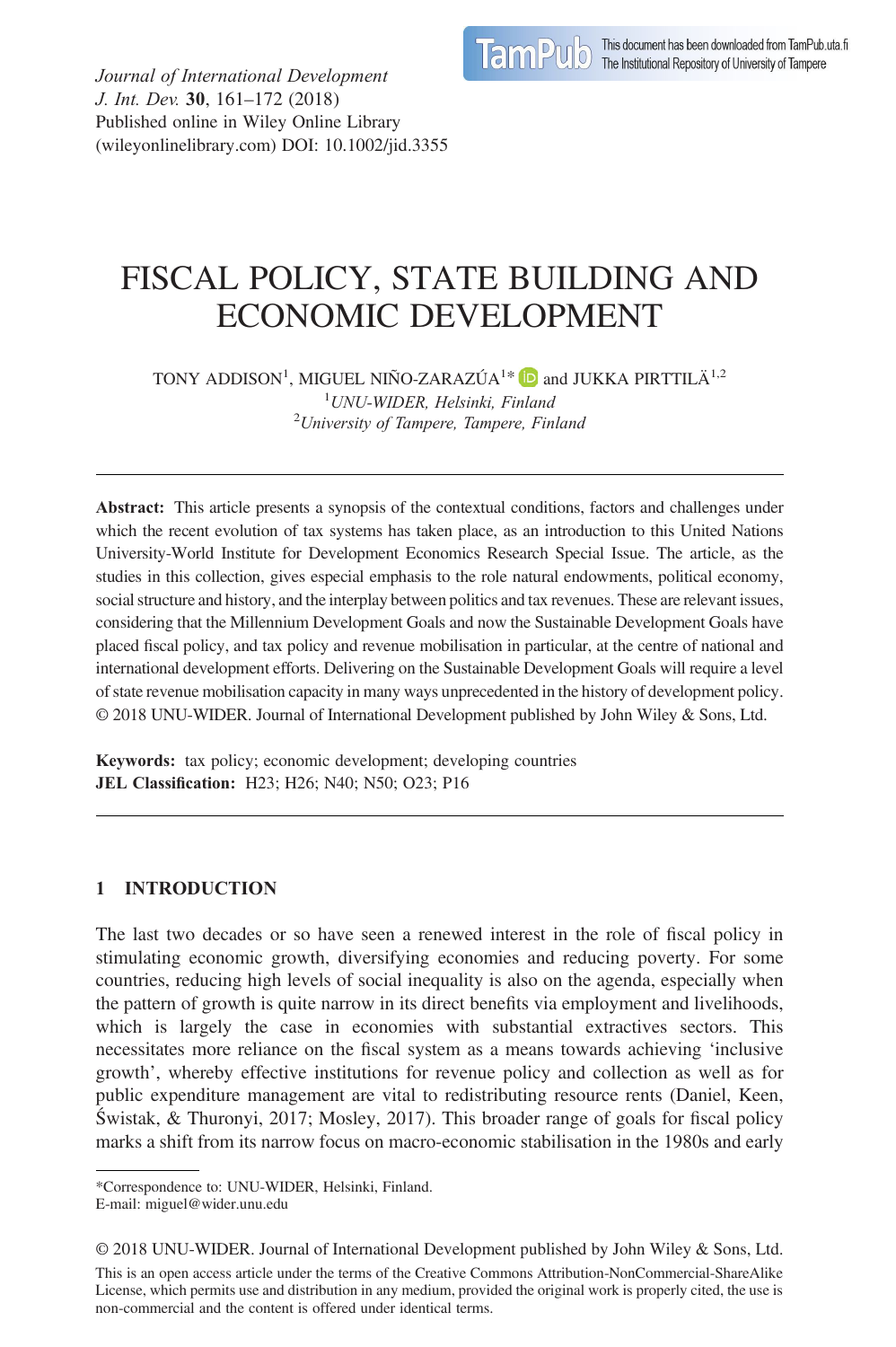1990s, when a combination of terms of trade shocks and institutional weaknesses in public expenditure management and revenue mobilisation led to often desperate fiscal crises and painful 'structural adjustment' (Addison, 2015; Stewart, 1996).

More 'fiscal space' started to become available from the 1990s onwards as debt relief accelerated, especially through the successive Heavily Indebted Poor Countries (HIPC) initiatives (Addison, Hansen, & Tarp, 2004). Additionally, a renewal of economic growth started to generate more tax revenue, which was amplified as tax reform, including a major reconstruction of tax-collection systems, began to raise revenue to gross domestic product (GDP) ratios in many, but not all, countries (see Figures 1 and 2). This, together with the hard grind of public expenditure reform—still, however, ongoing—created more fiscal space to start addressing a broader range of policy goals in addition to just that of macro-economic stability.

The Millennium Development Goals and now the Sustainable Development Goals (SDGs) have placed fiscal policy, including domestic resource mobilisation, at the centre of national and international development efforts (United Nations, 2015). The SDGs imply large and sustained public expenditures to continue the success of the Millennium Development Goals in improving human development indicators, especially in the areas of access to basic health care and primary education, with a particular emphasis on ending gender discrimination (Addison, Niño-Zarazúa, & Tarp, 2015; Grown, Addison, & Tarp, 2016).

Moreover, the SDGs also imply large-scale public expenditures to support improved livelihoods for poor people—via better infrastructure access, more research into smallholder crops, etc.—not only to end poverty but also to help close gaps in the distribution of wealth and income by gender, region, and income-category. Finally, climate change will impose large fiscal burdens as the frequency and intensity of extreme weather events increase, requiring more public expenditure on disaster relief and, in some cases, reducing the tax base through economic damage consequent on increased drought and flooding. Climate adaption and mitigation, as well as the achievement of other environmental goals such as improved urban air quality and reduced water pollution, are additional substantial demands on the public purse.



Figure 1. Total tax revenue including social security contributions by income groups Source: Authors' own calculations, based on GRD data.

© 2018 UNU-WIDER. Journal of International Development published by John Wiley & Sons, Ltd.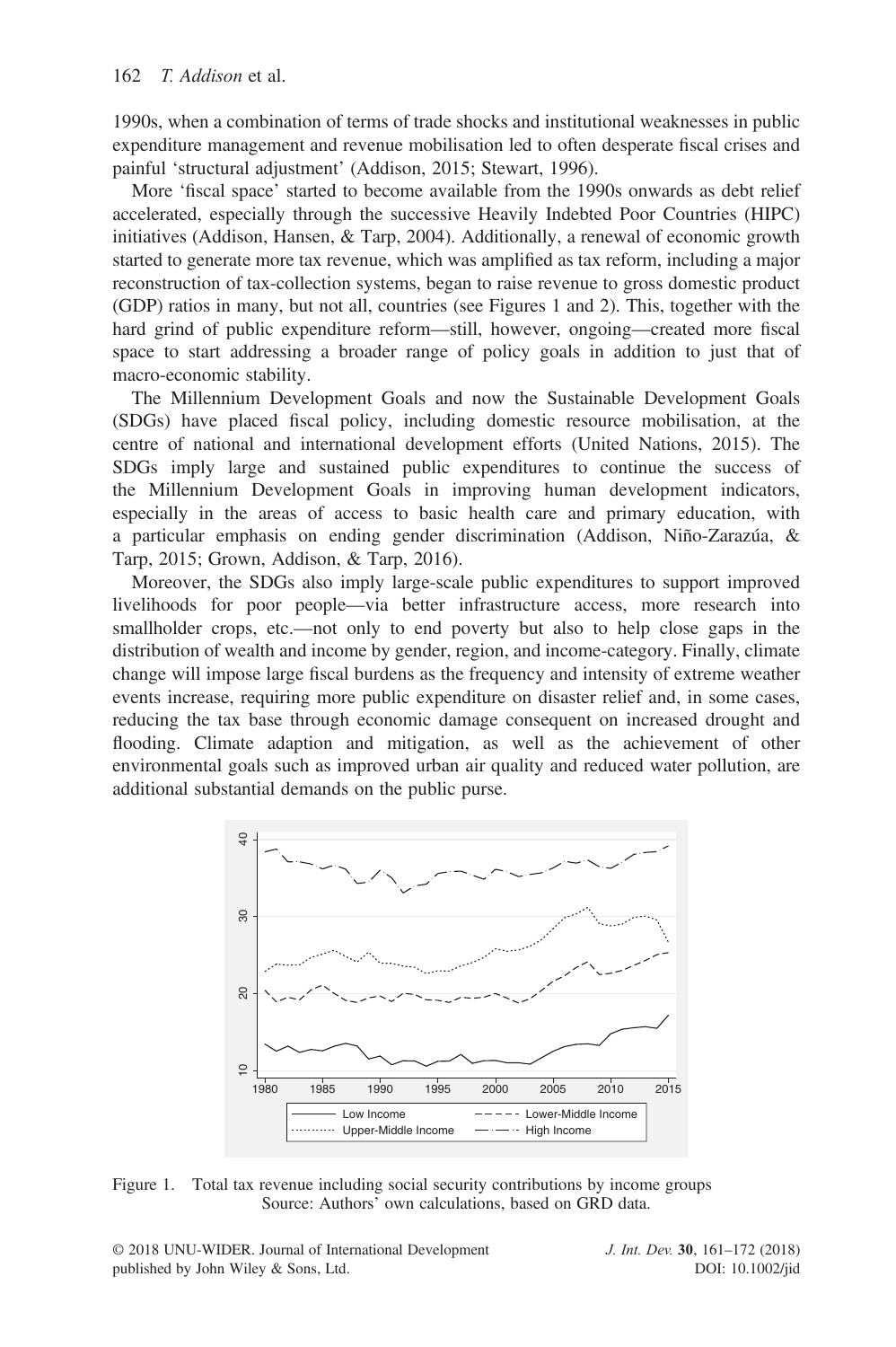

Figure 2. Total tax revenue including social security contributions by regions Source: Authors' own calculations, based on GRD data.

Domestic resource mobilisation has also been encouraged by aid donor countries, as the growth in official development assistance has been less than expected ('aid fatigue'). OECD-DAC donors came under pressure with the financial crisis of 2009–2010, and the resulting recession, leading to a slowdown in the growth of real aid volumes, with large cuts to bilateral aid budgets in some cases. Donors have placed greater emphasis on the 'social contract' between states and citizens (Mosley, 2014). This has strong fiscal dimensions, as the willingness of citizens to pay or evade taxes is motivated in part by whether they perceive the burden of taxation to be fair as well as the distribution of the spending it finances, including the spatial pattern of public spending within countries which is often correlated with, and a determinant of, local poverty and human development outcomes.

Delivering on the SDGs requires a level of state capacity that is in many ways unprecedented in the history of development policy. Local and central government, and their supporting administrations, must prioritize spending in the context of many competing demands and trade-offs, and build effective mechanisms to manage and spend public money. Some of the increased revenues generated by better tax systems must be spent on the state itself. This is especially so in the group of fragile states, including those where rebuilding and reforming the fiscal system is vital to achieving peace and stability―as well as achieving recoveries that are inclusive in their benefits (Addison, Chowdhury, & Murshed, 2004; Gupta et al., 2009).

In sum, the role of fiscal policy in development has broadened over time, and tax policy and revenue mobilisation have moved up the policy agenda. Accordingly, there is now a renewed interest in the economics literature over fiscal policy in relation to economic growth, poverty reduction, and income inequality (Alesina & Ardagna, 2010; Muinelo-Gallo & Roca-Sagalés, 2013; 2014; Woo, 2011). Notably, the economics literature on tax policy in low-income countries (LICs) and middle-income countries (MICs) is now closer to the literature on tax policy in advanced economies. This includes a greater emphasis on the quality of tax institutions, including benchmarking progress in tax administrations and issues around compliance and how this can be best improved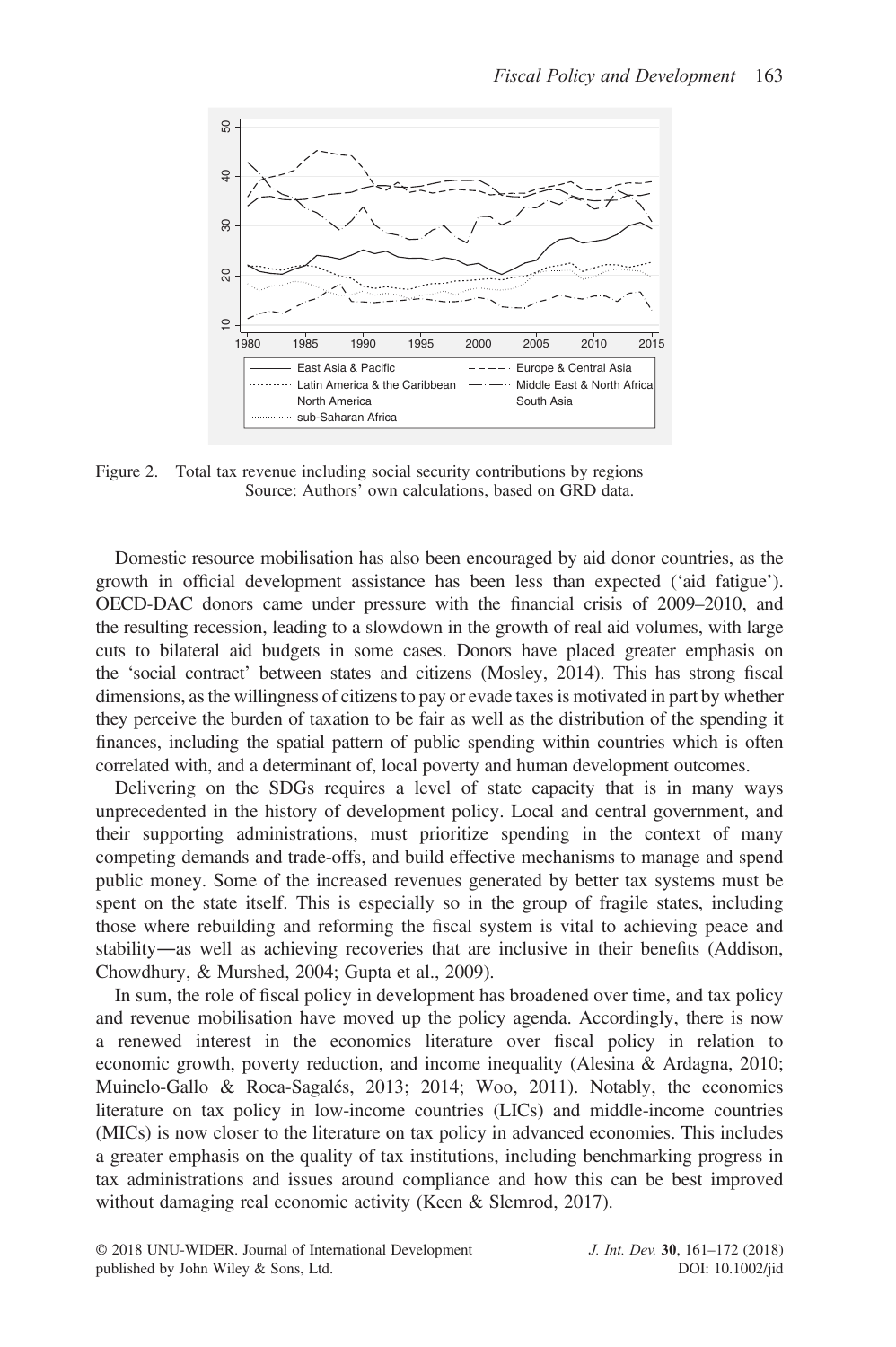Despite the relatively extensive literature that explores the relationship between tax policy and developmental concerns in the domains of *inter alia* governance (Alesina, Campante, & Tabellini, 2008; Baldacci, Hillman, & Kojo, 2004; Marjit, Mukherjee, & Kolmar, 2006; Moore, 2007), democracy (Ganghof & Genschel, 2008; Herb, 2005; Mutascu, 2011; Persson & Tabellini, 1994), growth (Bleaney, Gemmell, & Kneller, 2001; Devereux & Wen, 1998; Jaimovich & Rebelo, 2017; Scully, 2003; Yakita, 2003) and how the tax structure of nations impact efficiency and equity considerations (Atkinson & Stiglitz, 1972, 1976; Deaton, 1977; Feldstein, 1972; Gordon, 1983; Shavell, 1981), and generate incentives for tax evasion and avoidance (Emmens & Kephart, 2005; Sandmo, 2005; Slemrod, 2007; Slemrod & Yitzhaki, 2002), there is also a general recognition that significant knowledge gaps still exist in better understanding the underlying structural, institutional and normative factors that have permitted (or limited) the building of effective states as *conditio sine qua non* for economic and social progress (Acemoglu & Robinson, 2012; Besley & Persson, 2011).

### 2 DATA

To a very large extent, data limitations have hampered prospects for expanding and deepening the research base on these vital policy questions. The most widely used cross-country database on government revenues has been the International Monetary Fund (IMF) Government Finance Statistics  $(GFS)$ .<sup>1</sup> However, the IMF GFS has so far offered a limited and truncated sample of developing countries, often with inconsistencies across time and space (Prichard, 2016).

In recent years, a few datasets have been constructed to improve the limited samples in the IMF GFS data (Baskaran & Bigsten, 2013; Benedek, Crivelli, Gupta, & Muthoora, 2014; Haber & Menaldo, 2011); however, the proliferation of multiple datasets that rely on dissimilar methodologies, and which often poorly document adjustments to data, has made international comparisons very difficult.

More recently, the International Centre for Tax and Development (ICTD) and the United Nations University-World Institute for Development Economics Research (UNU-WIDER) initiated a collaboration on taxation, revenue mobilisation and development with the objective of encouraging the creation and distribution of more accurate data on government revenues as well as its analysis for policy. This initiative builds upon the previous work initiated by ICTD in developing the Government Revenue Database (GRD), which harmonizes data from several major international databases including (i) the IMF GFS; (ii) the OECD Tax Statistics dataset<sup>2</sup>; (iii) the Revenue Statistics in Latin America and the Caribbean dataset, $3$  which is constructed by the OECD, the United Nations Economic Commission for Latin America and the Caribbean, the Inter-American Centre of Tax Administrators and the Inter-American Development Bank; (iv) the World Bank's World Development Indicators; and (v) the African Economic Outlook and data compiled from all available IMF Article IV reports.

The work on the GRD dataset has resulted in a more complete and accurate international GRD, and one that will be regularly updated by UNU-WIDER, and made openly and

<sup>&</sup>lt;sup>1</sup>For further details, see:<http://www.imf.org/external/pubs/ft/gfs/manual/gfs.htm>

<sup>2</sup> For further details, see<https://stats.oecd.org/Index.aspx?DataSetCode=REV>

<sup>&</sup>lt;sup>3</sup>For further detuiahttp://[www.oecd.org/ctp/revenue-statistics-in-latin-america-and-the-caribbean-24104736.htm](http://www.oecd.org/ctp/revenue-statistics-in-latin-america-and-the-caribbean-24104736.htm)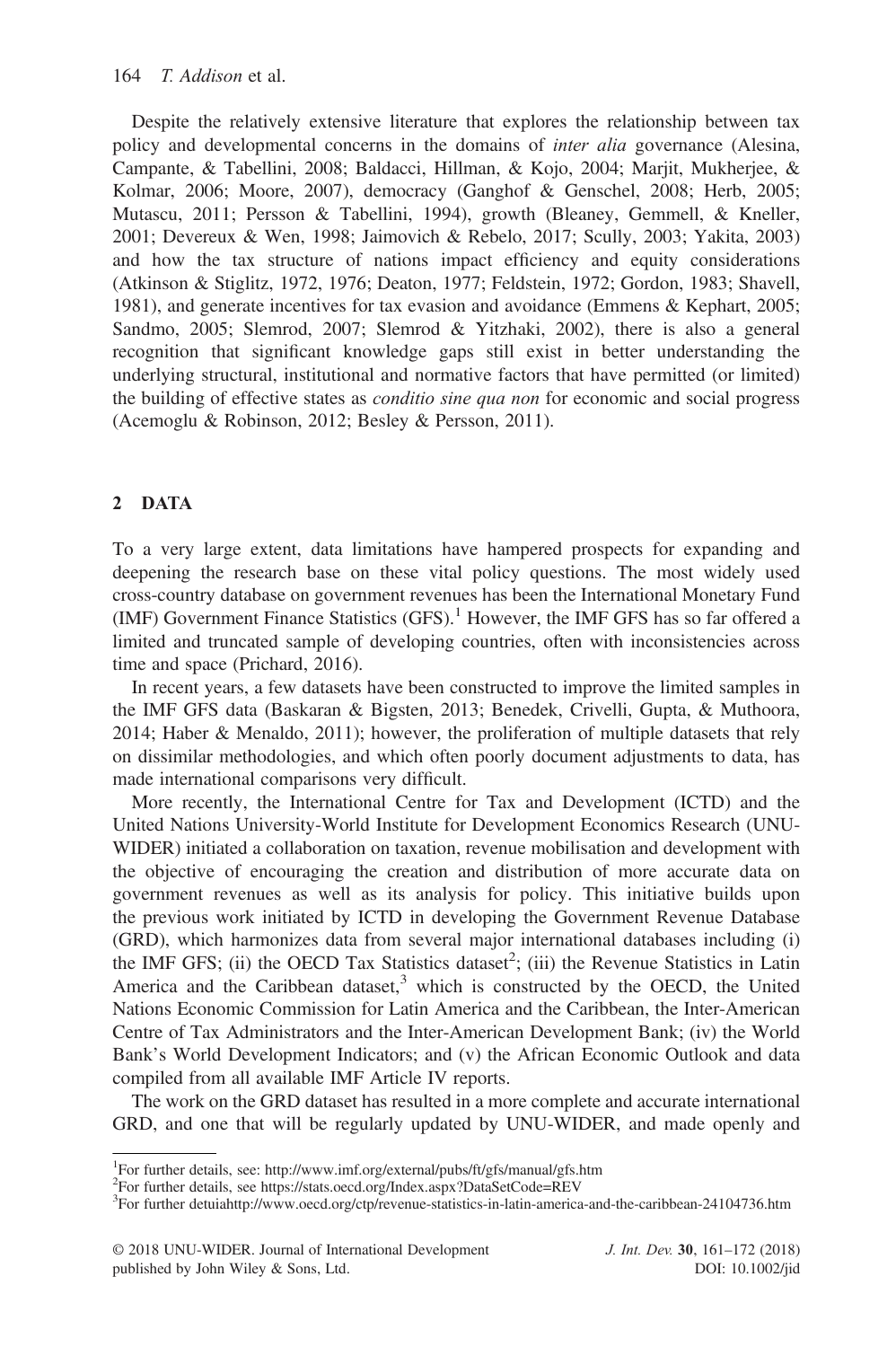widely available through the UNU-WIDER website: [https://www.wider.unu.edu/project/](https://www.wider.unu.edu/project/government-revenue-database) [government-revenue-database](https://www.wider.unu.edu/project/government-revenue-database). An important aim of this collaboration is to encourage the use of the GRD in research on the role of taxation and revenue mobilisation in achieving inclusive and sustainable economic and social development. This Special Issue of The Journal of International Development aims to contribute to this goal.

Revenue mobilisation and tax policy constitute a critical set of development issues, as discussed earlier in this introduction to the Special Issue. Over the past four decades, the evolution of tax systems, their composition and contribution to government revenues has been marked by a distinct variation across world regions and country income groups. Broadly, LICs and MICs in the sub-Saharan African, Latin American and especially Asian regions have exhibited a limited revenue capacity—measured by total tax revenue as a percentage of GDP—relative to high income countries in North America and Europe, although the capacity of the former groups of countries has gradually started to rise over the past decade (see Figures 1 and 2). This clearly is positive news, although the level of tax revenues in the poorest countries remains insufficient to fully finance developmental spending, leaving aid with an important and continuing role.

An important aspect of these recent trends is the composition of tax revenues. As shown in Figure 3, the share of direct taxes—that is, income taxes on individuals and corporations —has been somewhat stable among LICs and MICs, although the contribution of direct taxes to total tax receipts has slightly increased since the first decade of the 2000s. This suggests that there is, in principle, considerable scope for a broader personal income tax base across the developing world, which in turn makes it possible to introduce more progressivity into the income tax system. This task is, however, contingent upon a myriad of political economy factors, including incumbents' incentives and preferences for redistribution, in what are increasingly competitive political systems (Alesina & Giuliano, 2011; Caselli & Cunningham, 2009; Dhami, 2003).

The main trend in the tax composition has been the increase in the share of tax revenue that is raised by consumption taxes (Figure 4). The main driver here has been a widespread





© 2018 UNU-WIDER. Journal of International Development published by John Wiley & Sons, Ltd.

J. Int. Dev. 30, 161–172 (2018) DOI: 10.1002/jid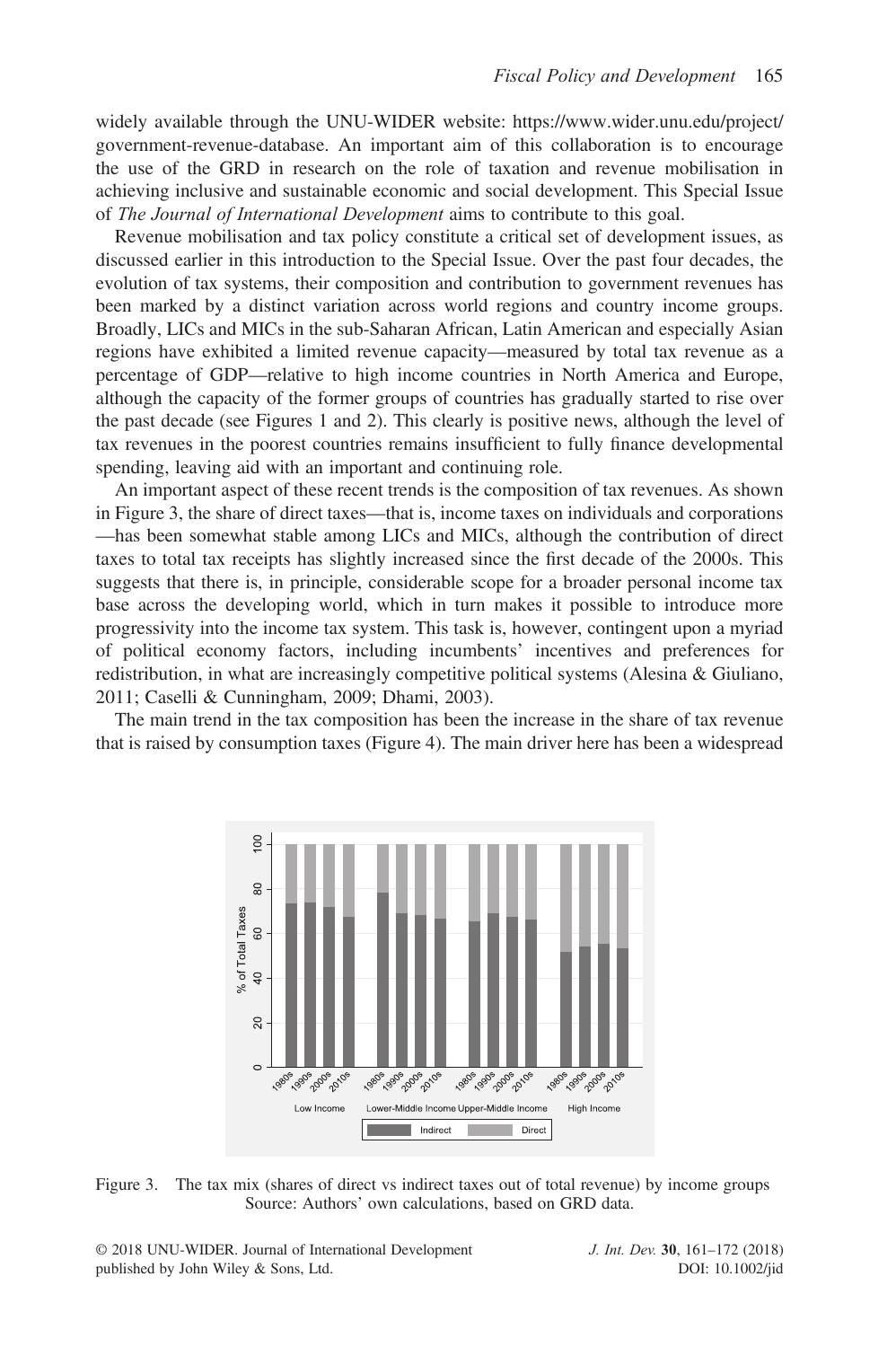

Figure 4. Share of domestic consumption taxes (the VAT and excises) by regions Source: Authors' own calculations, based on GRD data.

adoption of the value-added tax (VAT), which has gradually replaced trade tax revenue as countries began to liberalize their trade from the 1980s onwards.<sup>4</sup>

### 3 THIS COLLECTION

The economic literature on tax and revenue mobilisation in developing countries has predominantly focused on identifying common problems to tax collection, studying the impacts of a given tax policy, and studying the trade-offs between efficiency and equity in a general equilibrium framework.

Questions regarding the link between the tax structure and economic growth and economic performance, especially in the context of developing countries, have not yet been sufficiently addressed. Indeed, important questions in the domains of economic performance, political economy and political dynamics remain open: (i) Why nations, even at similar levels of economic converge exhibit huge variation in their fiscal capacity? (ii) What policy strategies (and conditions) have recently facilitated the revenue capacity and redistribution efforts of developing regions? (iii) What structural and political economy factors have shaped the capacity of states to mobilize tax revenues that ultimately help build welfare institutions? These are major questions. Fiscal capacity is an essential ingredient for economic growth, redistribution and the provision of public goods.

On 14–15 March 2016, UNU-WIDER together with ICTD organized a 'Symposium on Taxation and Revenue Mobilization in Developing Countries' with the aim of addressing these key questions. The papers that constitute this Special Issue are the result of this joint effort and contribute to the literature of tax policy, its macroeconomic aspects and its political economy dimensions.

The studies by Kyle McNabb, Alex Cobham and Petr Janský, and Martin Hearson focus on a first set of questions, linking taxation and the tax structure of countries with growth

<sup>&</sup>lt;sup>4</sup>For a recent analysis on the impacts of the adoption of the VAT on tax revenues and inequality see Alavuotunki et al. (2017).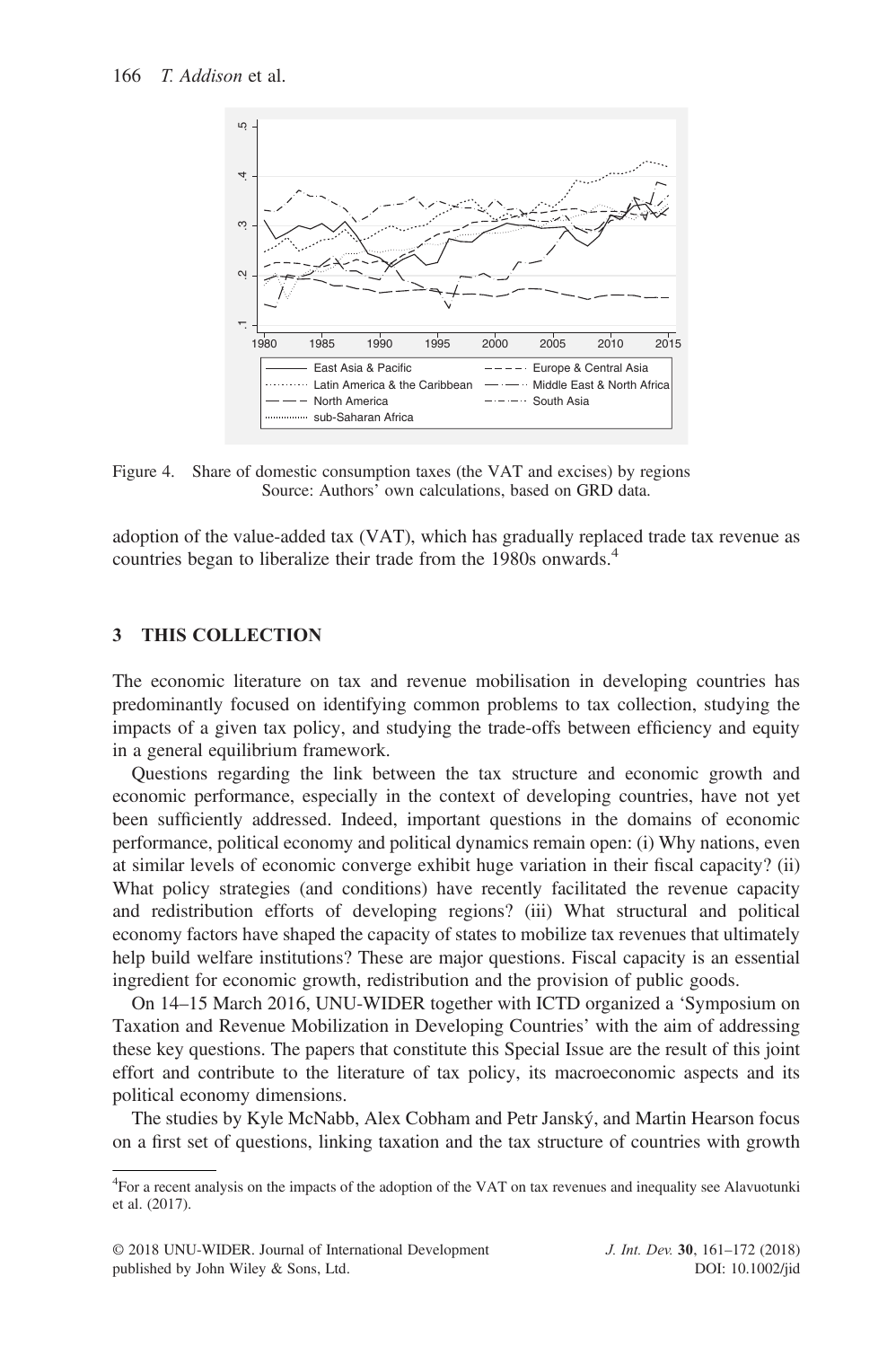and economic performance, tax evasion and avoidance and tax treaties, respectively, whereas the study by Bruno Martorano addresses the second set of questions that are related to issues of taxation and redistribution by focusing on Latin America, a region that has experienced reductions in income inequality over the past 15 years.

More specifically, the paper by McNabb (2018) considers the effects of revenue neutral changes in tax structures on economic growth, using a panel of approximately one hundred developing and developed countries. According to his results, one of the most drastic changes in the tax structure—the move from trade to domestic consumption taxes—has had a positive impact on growth only in lower-middle income countries. He also finds that revenue neutral increases in personal income taxes or social contributions are found to be harmful for long-run per capita GDP growth rates. The study highlights the importance of heterogeneity in the relationship between tax structures and growth, which also means that policy statements about growth-conducive tax reforms must take country circumstances into account.

The study by Cobham and Janský (2018) examines the impacts of tax competition on the corporate income tax base. They revisit the influential study by Crivelli, de Mooij, and Keen (2016) using the GRD data and confirm that the results of the earlier study remain valid with the new data. On average, countries seem to lose less as a result of international spillovers in corporate taxation, but the difference in the extent of the loss between country groups is greater when compared with the original study: relative to their GDP, developing countries are more vulnerable to international tax competition than developed countries are.

The study by Hearson (2018) examines the determinants of having a tax treaty. In principle, tax treaties are meant to make sure foreign firms are not double taxed on the profits they earn abroad, thus making countries with treaties more attractive as investment destinations. However, a general concern is that the terms of the treaties are often not favourable at all to developing countries, with the implication that the base upon which they could potentially be taxed is made too narrow. Using data from the GRD together with information on the quantity and quality of tax treaties, Hearson finds that countries that are relatively more dependent on corporate income tax revenue negotiate treaties with higher withholding rates, but these treaties are no better in terms of other quality characteristics. Countries that have in general a greater tax capacity—measured by the tax to GDP ratio—are more likely to negotiate better clauses in areas that are less wellunderstood by non-specialists, including minimum levels of activity before foreign companies are liable for taxation—often referred to as permanent establishment—and provisions on particular types of income such as capital gains, pensions, and social security contributions. The overall conclusion of the paper is that developing countries should strive to renegotiate their tax treaties in order to broaden their tax bases.

The paper by Martorano (2018) analyses how the composition and type of taxes have influenced income distribution in Latin America. He finds that the increasing contribution of direct taxes since the early 2000s—relative to indirect taxes that were more dominant during the 1990s—led to more progressive tax systems in the Latin American region, which in turn contributed to a reduction in income inequality. However, given the high initial levels of inequality, and the low average tax revenue and limited capacity to tax top incomes, the redistributive effect of the tax system remains modest.

The third set of questions, on the relationship between democracy and tax revenue mobilisation (and the effect of political party system institutionalisation and political competition on the level of tax revenues), are examined in the studies by Armin von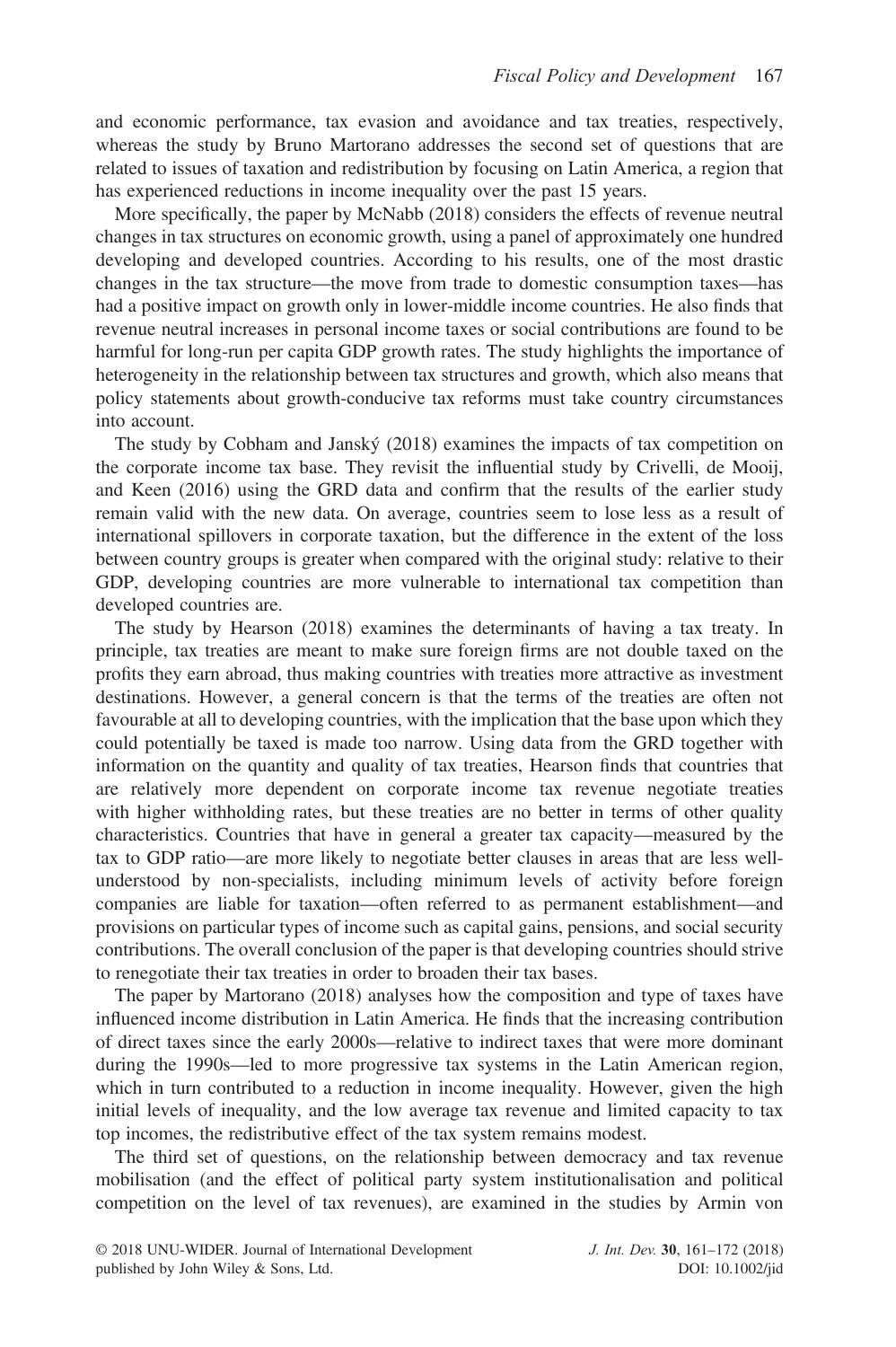Schiller and Urbain Thierry Yogo and Martine Michele. The role of natural endowments in developing countries' revenue mobilisation efforts, the incentives that these resources generate for institutional building and the legacy of conflict (and how it affects fiscal capacity in fragile states in the context of Africa) are issues examined in the studies by Christian von Haldenwang and Maksym Ivanyna, and Vanessa van den Boogaard, et al., respectively.

More specifically, von Schiller (2018) examines the determinants of personal income tax in developing countries contexts, where reliance on this type of taxes is weak and often linked to limited bureaucratic capacity. Von Schiller finds evidence that stronger (democratic) political party systems are positively associated with personal income tax revenue, and this link is stronger in countries with weak bureaucratic capacity. There is quite a large degree of heterogeneity in these relationships, although no specific subsample is identified to clearly drive the results. The author concludes that for sustained success in revenue generation, the state must be credibly committed as regards linking taxes to the provision of public goods—an issue that we return to in the conclusion to this article—and that political parties have an important role to play in fostering this reciprocal relationship.

The study by Yogo and Ngo Njib (2018) empirically estimate the impact of political competition on tax collection in developing countries. The theoretical predictions regarding the influence of political competition on tax take are not clear cut. More political competition could mean, for instance, that voters have more freedom to vote for greater redistribution and because the median voter typically earns less than the mean income, this would tend to lead to increased revenues. Obviously, political preferences can vary in free democracies, and the overall impact is ambiguous. The overall results of the study are that, on average, greater political competition is associated with higher tax revenues. However, this relationship does not hold for countries that have adopted fiscal rules, whose direct impact on revenues tends to be positive, thus perhaps reducing the need for political processes to enforce tax collection.

Concerns about how terms-of-trade shocks affect government revenue capacity, and how countries with a high dependence on natural resource revenues perform in such contexts, are addressed in the paper by von Haldenwang and Ivanyna (2018). The authors find that revenue in resource-dependent countries is more vulnerable to external shocks, especially among richer countries, than non-resource dependent countries. Somewhat surprising is the finding that the difference between resource-rich and non-resource-rich countries is less pronounced in the group of poorer countries. The authors also find that the volatility of fiscal revenues declined in the 2000s relative to earlier decades, while political regime types do not seem to reduce the vulnerability of government revenues to external shocks.

Finally, the study by van den Boogaard, Prichard, Benson, and Milicic (2018) analyses the tax revenue mobilisation capacity of a number of conflict-affected nations since the 1980s. The authors first review different theoretical predictions about the impact of conflict on revenue collection. One hypothesis is that the government attempts to collect additional revenues before conflict to finance its war efforts, while adverse economic consequences can negatively influence available resources during conflicts. Based on a cross-country analysis and more in-depth country analysis, the authors find that overall, conflicts have a negative impact of revenue mobilisation. So, in contrast to European nations (Tilly, 1975), mobilisation for war, and the type of conflicts that have affected developing countries, do not appear to facilitate tax collection.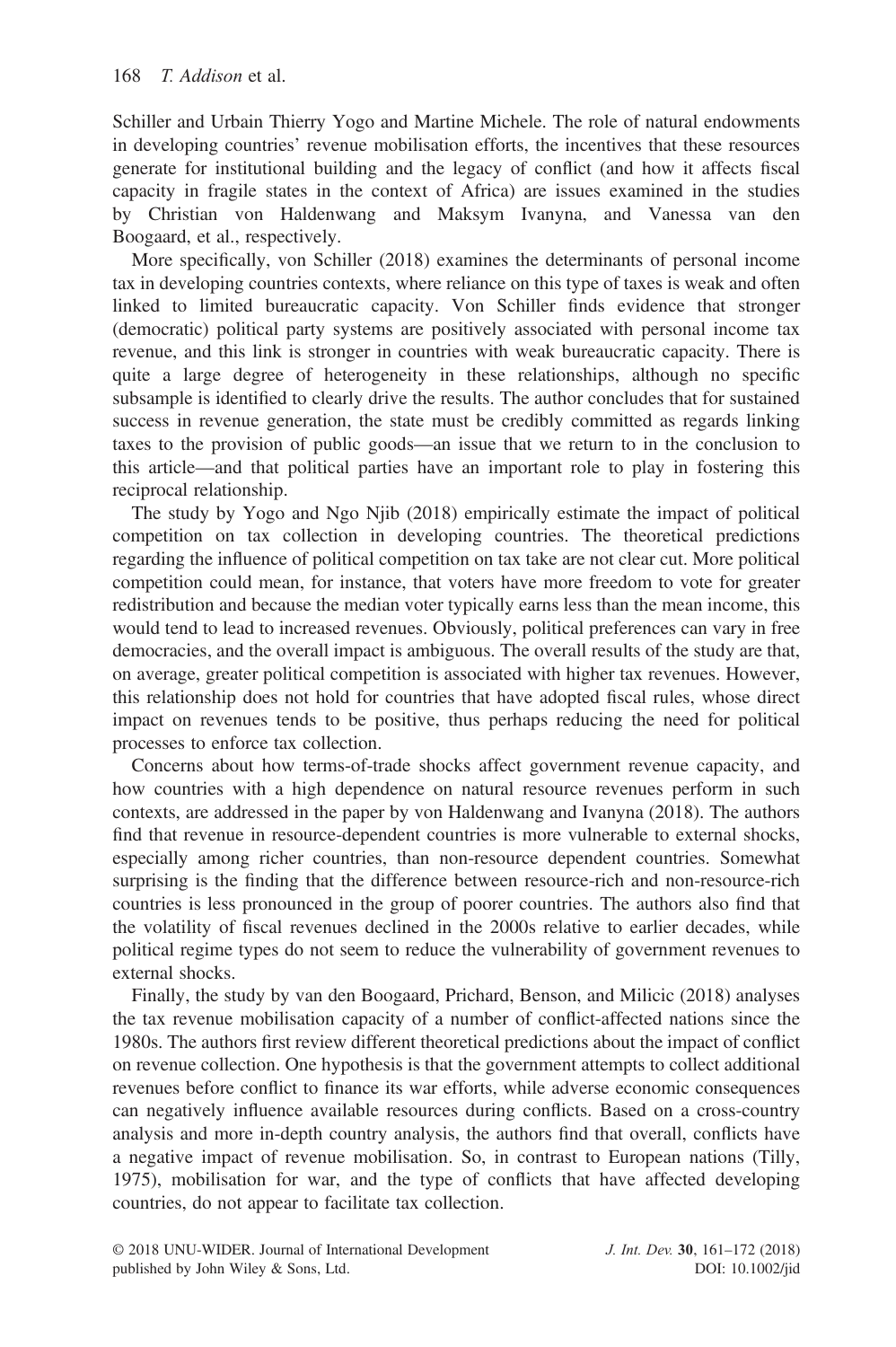#### 4 CONCLUDING REMARKS

While progress in tax capacity in poor countries has been made, important challenges remain. As the studies in this special issue highlight, these challenges are linked to international aspects of taxation, countries' dependence on natural endowments, social structure and history, and the interplay between politics and revenues. Making further progress in tax capacity will depend on multiple factors, but especially on the social contract that states are able to build with tax payers, and where the willingness to pay taxes is increased if there is a reciprocal link with better quality services being provided by the state (Lenton, Masiye, & Mosley, 2017).

The studies in this special issue have used the GRD dataset as the primary data source and consequently adopt cross-country analyses and economic and political economy analytical frameworks. Concerns about the microeconomics of taxation, incumbent behaviour and the politics of tax policy in specific country-level contexts, as well as other areas identified by individual papers in this special issue, represent important areas for future research.

#### **REFERENCES**

- Acemoglu D, Robinson JA. 2012. Why Nations Fail: The Origins of Power, Prosperity, and Poverty. Crown Business: New York.
- Addison T. (2015). Thirty Years in Africa's Development: From Structural Adjustment to Structural Transformation. WIDER Working Paper 2015/119. UNU-WIDER. Helsinki.
- Addison T, Chowdhury AR, Murshed SM. 2004. The Fiscal Dimensions of Conflict and Reconstruction. In Fiscal Policy for Development: Poverty, Reconstruction and Growth, Addison T, Roe A (eds). Palgrave Macmillan for UNU-WIDER: Basingstoke; 260–273.
- Addison T, Hansen H, Tarp F (Eds). 2004. Debt Relief for Poor Countries. Palgrave Macmillan: Basingstoke.
- Addison T, Niño-Zarazúa M, Tarp F. 2015. Aid, Social Policy and Development. Journal of International Development 27(8): 1351–1365.<https://doi.org/10.1002/jid.3187>
- Alesina A, Campante FR, Tabellini G. 2008. Why is Fiscal Policy Often Procyclical? Journal of the European Economic Association 6(5): 1006–1036. [https://doi.org/10.1162/](https://doi.org/10.1162/JEEA.2008.6.5.1006) [JEEA.2008.6.5.1006](https://doi.org/10.1162/JEEA.2008.6.5.1006)
- Alesina A, Giuliano P. 2011. Chapter 4—preferences for redistribution. In *Handbook of Social* Economics, Benhabib J, Bisin A, Jackson MO (eds), 1: North-Holland; 93–131.
- Alesina A, Ardagna S. 2010. 2 Large Changes in Fiscal Policy: Taxes Versus Spending. Tax Policy and the Economy 24(1): 35–68.<https://doi.org/10.1086/649828>
- Atkinson AB, Stiglitz JE. 1972. The Structure of Indirect Taxation and Economic Efficiency. Journal of Public Economics 1(1): 97–119. [https://doi.org/10.1016/0047-2727\(72\)90021-7](https://doi.org/10.1016/0047-2727(72)90021-7)
- Atkinson AB, Stiglitz JE. 1976. The Design of Tax Structure: Direct Versus Indirect Taxation. Journal of Public Economics 6(1): 55–75. [https://doi.org/10.1016/0047-2727\(76\)90041-4](https://doi.org/10.1016/0047-2727(76)90041-4)
- Baldacci E, Hillman AL, Kojo NC. 2004. Growth, Governance, and Fiscal Policy Transmission Channels in Low-Income Countries. European Journal of Political Economy 20(3): 517–549. <https://doi.org/10.1016/j.ejpoleco.2003.12.002>
- Baskaran T, Bigsten A. 2013. Fiscal Capacity and the Quality of Government in Sub-Saharan Africa. World Development 45: 92–107.<https://doi.org/10.1016/j.worlddev.2012.09.018>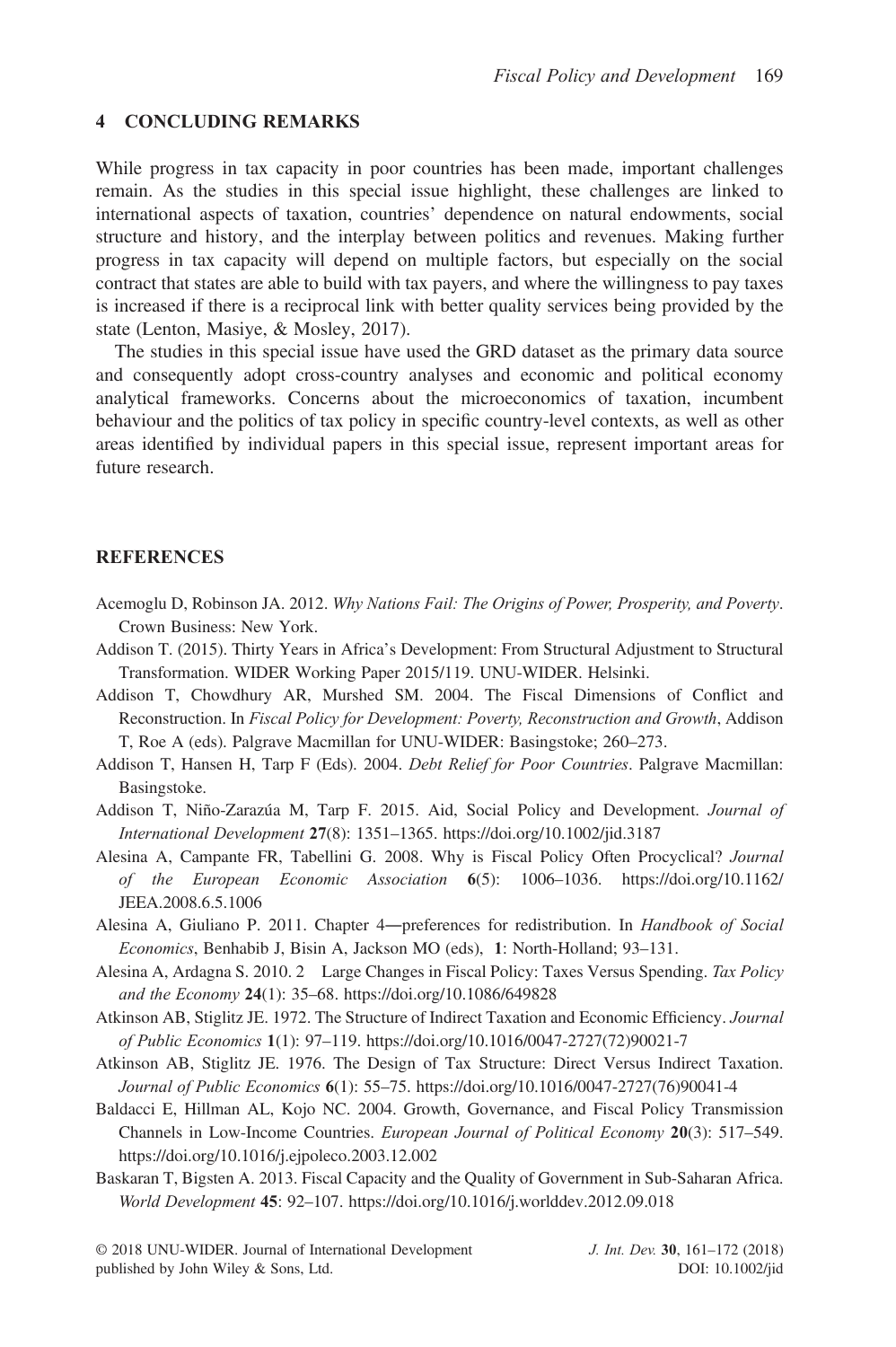- Benedek D, Crivelli E, Gupta S, Muthoora P. 2014. Foreign Aid and Revenue: Still a Crowding-Out Effect? FinanzArchiv: Public Finance Analysis 70(1): 67–96. [https://doi.org/10.1628/](https://doi.org/10.1628/001522114X679156) [001522114X679156](https://doi.org/10.1628/001522114X679156)
- Besley T, Persson T. 2011. Pillars of Prosperity. The Political Economics of Development Clusters. Princeton University Press: Princeton.
- Bleaney M, Gemmell N, Kneller R. 2001. Testing the Endogenous Growth Model: Public Expenditure, Taxation, and Growth over the Long Run. Canadian Journal of Economics/Revue canadienne d'économique 34(1): 36–57.<https://doi.org/10.1111/0008-4085.00061>
- Caselli F, Cunningham T. 2009. Leader Behaviour and the Natural Resource Curse. Oxford Economic Papers 61(4): 628–650.<https://doi.org/10.1093/oep/gpp023>
- Cobham A, Janský P. 2018. Global Distribution of Revenue Loss from Corporate Tax Avoidance: Re-Estimation and Country Results. Journal of International Development 30(2): 206–232.
- Crivelli E, de Mooij R, Keen M. 2016. Base Erosion, Profit Shifting and Developing Countries. FinanzArchiv: Public Finance Analysis 72(3): 268–301. [https://doi.org/10.1628/](https://doi.org/10.1628/001522116X14646834385460) [001522116X14646834385460](https://doi.org/10.1628/001522116X14646834385460)
- Daniel P, Keen M, Świstak A, Thuronyi V (Eds). 2017. International Taxation and the Extractives Industries. Routledge: London.
- Deaton A. 1977. Equity, Efficiency, and the Structure of Indirect Taxation. Journal of Public Economics 8(3): 299–312. [https://doi.org/10.1016/0047-2727\(77\)90003-2](https://doi.org/10.1016/0047-2727(77)90003-2)
- Devereux MB, Wen J-F. 1998. Political Instability, Capital Taxation, and Growth. European Economic Review 42(9): 1635–1651. [https://doi.org/10.1016/S0014-2921\(97\)00100-1](https://doi.org/10.1016/S0014-2921(97)00100-1)
- Dhami S. 2003. The Political Economy of Redistribution Under Asymmetric Information. Journal of Public Economics 87(9): 2069–2103. [https://doi.org/10.1016/S0047-2727\(02\)00037-3](https://doi.org/10.1016/S0047-2727(02)00037-3)
- Emmens M, Kephart B. 2005. Dividend Taxation and Corporate Governance. The Journal of Economic Perspectives 19(3): 163–180.<https://doi.org/10.1257/089533005774357752>
- Feldstein MS. 1972. Equity and Efficiency in Public Sector Pricing: The Optimal Two-Part Tariff. The Quarterly Journal of Economics 86(2): 176–187.<https://doi.org/10.2307/1880558>
- Ganghof S, Genschel P. 2008. Taxation and Democracy in the EU. Journal of European Public Policy 15(1): 58–77.<https://doi.org/10.1080/13501760701702199>
- Gordon RH. 1983. An Optimal Taxation Approach to Fiscal Federalism. The Quarterly Journal of Economics 98(4): 567–586.<https://doi.org/10.2307/1881778>
- Grown C, Addison T, Tarp F. 2016. Aid for Gender Equality and Development: Lessons and Challenges. Journal of International Development 28(3): 311–319.
- Gupta S, Tareq S, Clements B, Segura-Ubiergo A, Bhattacharya R. 2009. Post-Conflict Countries: Strategy for Rebuilding Fiscal Institutions. In Making Peace Work: The Challenges of Social and Economic Reconstruction, Addison T, Brück T (eds). Palgrave Macmillan: Basingstoke; 175–199.
- Haber S, Menaldo V. 2011. Do Natural Resources Fuel Authoritarianism? A Reappraisal of the Resource Curse. American Political Science Review 105(1): 1–26. [https://doi.org/10.1017/](https://doi.org/10.1017/S0003055410000584) [S0003055410000584](https://doi.org/10.1017/S0003055410000584)
- Hearson M. 2018. When Do Developing Countries Negotiate Away Their Corporate Tax Base? Journal of International Development 30(2): 233–255.
- Herb M. 2005. No Representation Without Taxation? Rents, Development, and Democracy. Comparative Politics 37(3): 297–316.<https://doi.org/10.2307/20072891>
- Jaimovich N, Rebelo S. 2017. Nonlinear Effects of Taxation on Growth. Journal of Political Economy 125(1): 265–291.<https://doi.org/10.1086/689607>
- Keen M, Slemrod J. 2017. Optimal Tax Administration, IMF Working Paper WP/17/18. International Monetary Fund: Washington, DC.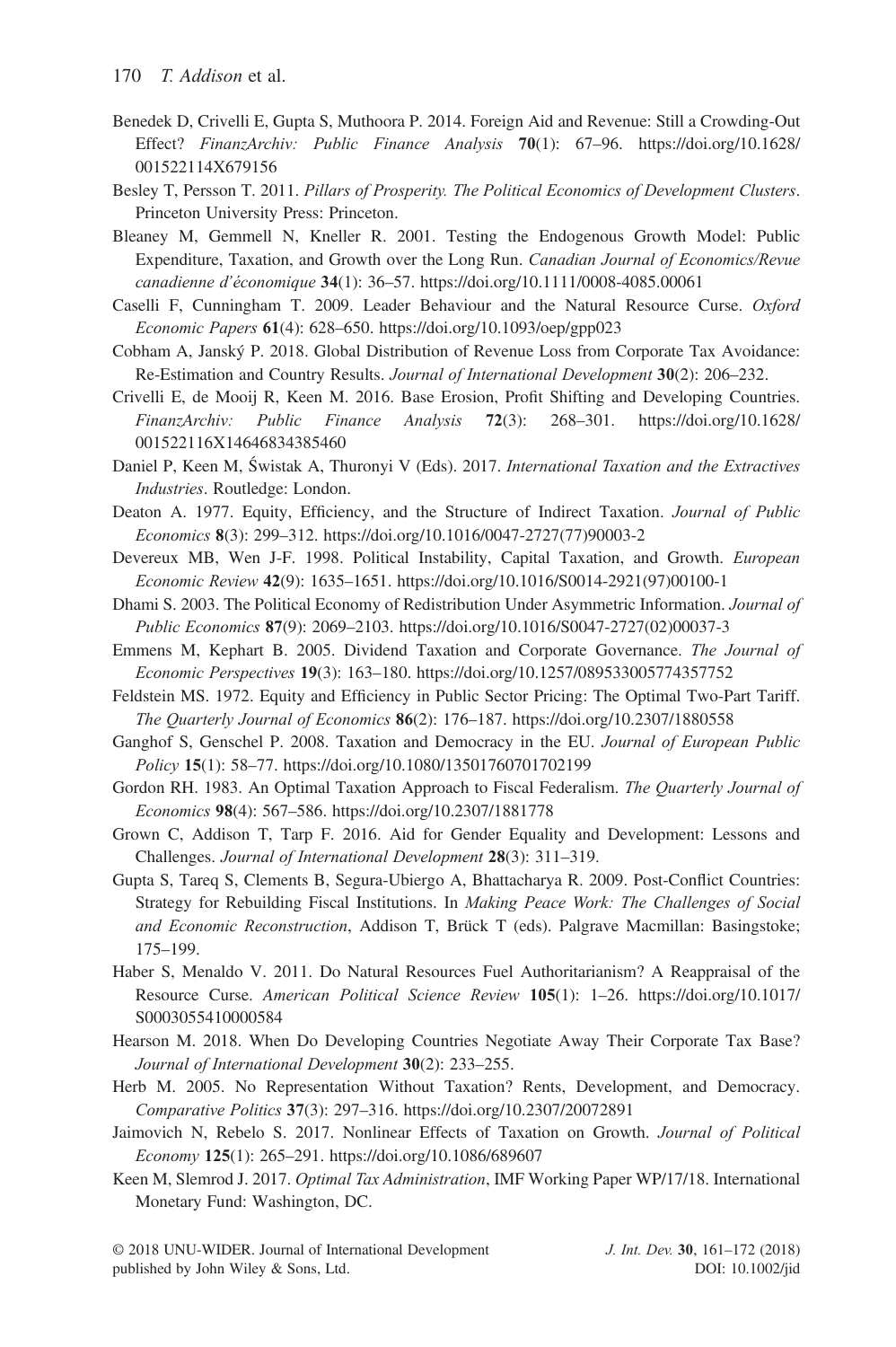- Lenton P, Masiye M, Mosley P. 2017. Taxpayer's Dilemma: How Can 'Fiscal Contracts' Work in Developing Countries? Sheffield Economics Research Paper Series No. 2017004. Department of Economics, Sheffield University: Sheffield.
- Marjit S, Mukherjee V, Kolmar M. 2006. Poverty, Taxation and Governance. The Journal of International Trade & Economic Development 15(3): 325–333. [https://doi.org/10.1080/](https://doi.org/10.1080/09638190600871636) [09638190600871636](https://doi.org/10.1080/09638190600871636)
- Martorano B. 2018. Taxation and Inequality in Developing Countries: Lessons from the Recent Experience of Latin America. Journal of International Development 30(2): 256–273.
- McNabb K. 2018. Tax Structures and Economic Growth: New Evidence from the Government Revenue Dataset. Journal of International Development 30(2): 173-205.
- Moore M. 2007. How Does Taxation Affect the Quality of Governance? IDS working papers 280. IDS: Sussex.
- Mosley P. 2014. The Politics of What Works for the Poor in Public Expenditure and Taxation. In The Politics of Inclusive Development: Interrogating the Evidence, Hickey S, Sen K, Bukenya B (eds). Oxford University Press: Oxford; 60–85.
- Mosley P. 2017. Fiscal Policy and the Natural Resources Curse: How to Escape from the Poverty Trap. Routledge: London.
- Muinelo-Gallo L, Roca-Sagalés O. 2013. Joint Determinants of Fiscal Policy, Income Inequality and Economic Growth. Economic Modelling 30: 814–824. [https://doi.org/10.1016/j.](https://doi.org/10.1016/j.econmod.2012.11.009) [econmod.2012.11.009](https://doi.org/10.1016/j.econmod.2012.11.009)
- Mutascu M. 2011. Taxation and Democracy. Journal of Economic Policy Reform 14(4): 343-348. <https://doi.org/10.1080/17487870.2011.635037>
- Persson T, Tabellini G. 1994. Representative Democracy and Capital Taxation. Journal of Public Economics 55(1): 53–70. [https://doi.org/10.1016/0047-2727\(94\)90080-9](https://doi.org/10.1016/0047-2727(94)90080-9)
- Prichard W. 2016. Reassessing Tax and Development Research: A New Dataset, New Findings, and Lessons for Research. World Development 80: 48-60. [https://doi.org/10.1016/j.worlddev.](https://doi.org/10.1016/j.worlddev.2015.11.017) [2015.11.017](https://doi.org/10.1016/j.worlddev.2015.11.017)
- Sandmo A. 2005. The Theory of Tax Evasion: A Retrospective View. National Tax Journal 58(4): 643–663.
- Scully GW. 2003. Optimal Taxation, Economic Growth and Income Inequality. Public Choice 115(3): 299–312.<https://doi.org/10.1023/a:1024223916710>
- Shavell S. 1981. A Note of Efficiency vs. Distributional Equity in Legal Rulemaking: Should Distributional Equity Matter Given Optimal Income Taxation? The American Economic Review 71(2): 414–418.
- Slemrod J. 2007. Cheating Ourselves: The Economics of Tax Evasion. The Journal of Economic Perspectives 21(1): 25–48.<https://doi.org/10.1257/089533007780095529>
- Slemrod J, Yitzhaki S. 2002. Chapter 22―Tax Avoidance, Evasion, and Administration. In Handbook of Public Economics, Alan JA, Martin F (eds), 3. Elsevier; 1423-1470.
- Stewart F. 1996. Adjustment and Poverty: Options and Choices. Routledge: London.
- Tilly C (Ed). 1975. The Formation of National States in Western Europe. Princeton University Press: Princeton.
- United Nations. (2015). Addis Ababa Action Agenda of the Third International Conference on Financing for Development. Retrieved from New York:
- van den Boogaard V, Prichard W, Benson M, Milicic N. 2018. Tax Revenue Mobilization in Conflict-Affected Developing Countries. Journal of International Development 30(2): 345–364.
- von Haldenwang C, Ivanyna M. 2018. Does the Political Resource Curse Affect Public Finance? The Vulnerability of Tax Revenue in Resource-Dependent Countries Journal of International Development 30(2): 323–344.